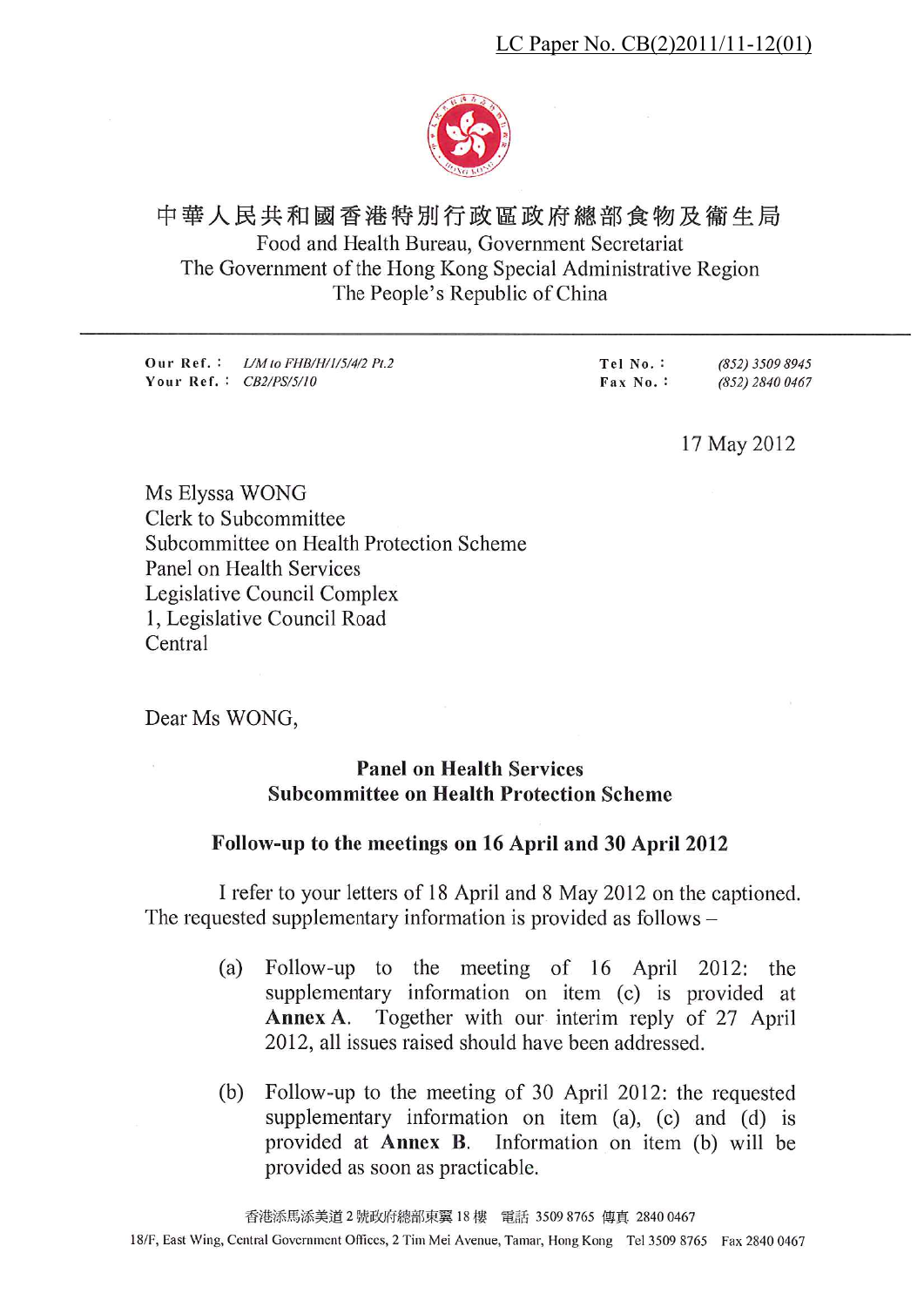Yours sincerely,

 $(Miss H S Cheung)$ for Secretary for Food and Health

 $c.c.$ 

 $\bar{z}$ 

HA (Attn.: Dr W L CHEUNG and Ms Eva TSUI) OCI (Attn.: Ms Pauline WOO)

 $\bar{z}$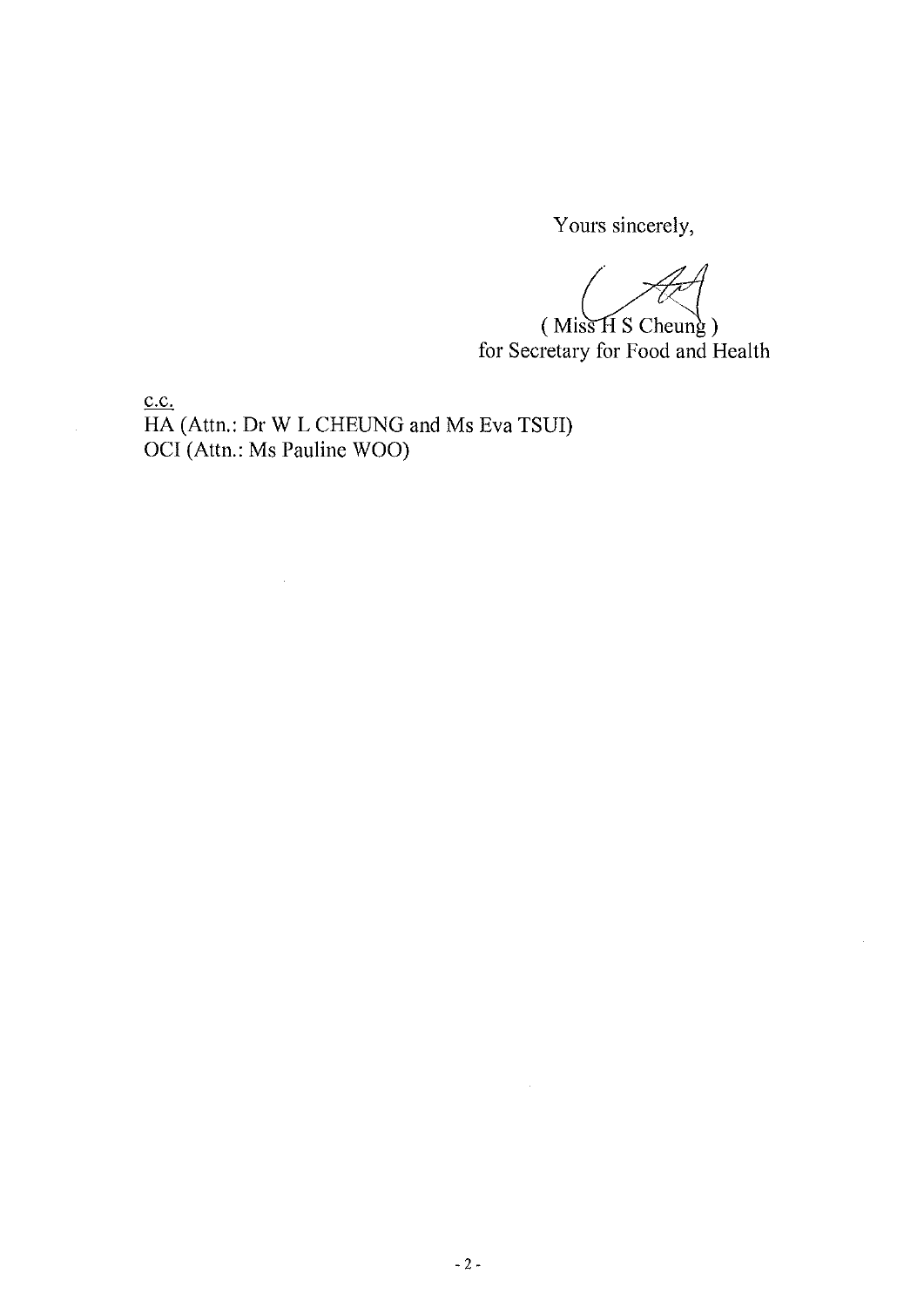#### **Annex A**

## **Administration's Response to Follow-up to the meeting of Subcommittee on Health Protection Scheme of the Panel on Health Services on 16 April 2012**

## *Item (c) –*

*Methodology and formula of HA for projecting its medical and nursing staff requirement; examples should be provided to illustrate the application of the methodology and formula in calculating the manpower requirement for a particular clinical specialty.* 

## Administration's response

 An overview of the methodology and results of the manpower requirement projection exercise conducted by the Hospital Authority (HA) in 2010 for doctors and nurses was already set out in the LegCo Panel on Health Services paper dated 11 July 2011 (LC Paper No. CB(2) 2298/10-11(02)). As stated in Panel paper, the future manpower requirements comprise two major components: (i) additional requirement generated by projected service growth, and (ii) replacement requirement generated by staff turnover (including retirement); with the latter component being considered when projecting the annual manpower intake requirements.

## **I. Service Workload Projection**

# All Specialties (except Obstetrics and Neonatology<sup>1</sup>)

2. Two key parameters are used for estimating the future volume of HA services for all specialties (except obstetrics and neonatology), as follows:

- (a) HA-wide average age- and specialty-specific service utilization rates per population at base year for each type of service (i.e. inpatient, day-patient, outpatient, ambulatory and community services, etc.); and
- (b) Population projection figures compiled by the Census and Statistics Department (C&SD) of the Government.

 $\overline{a}$ <sup>1</sup> Future manpower requirement for obstetrics and neonatology services is estimated based on projected births in Hong Kong.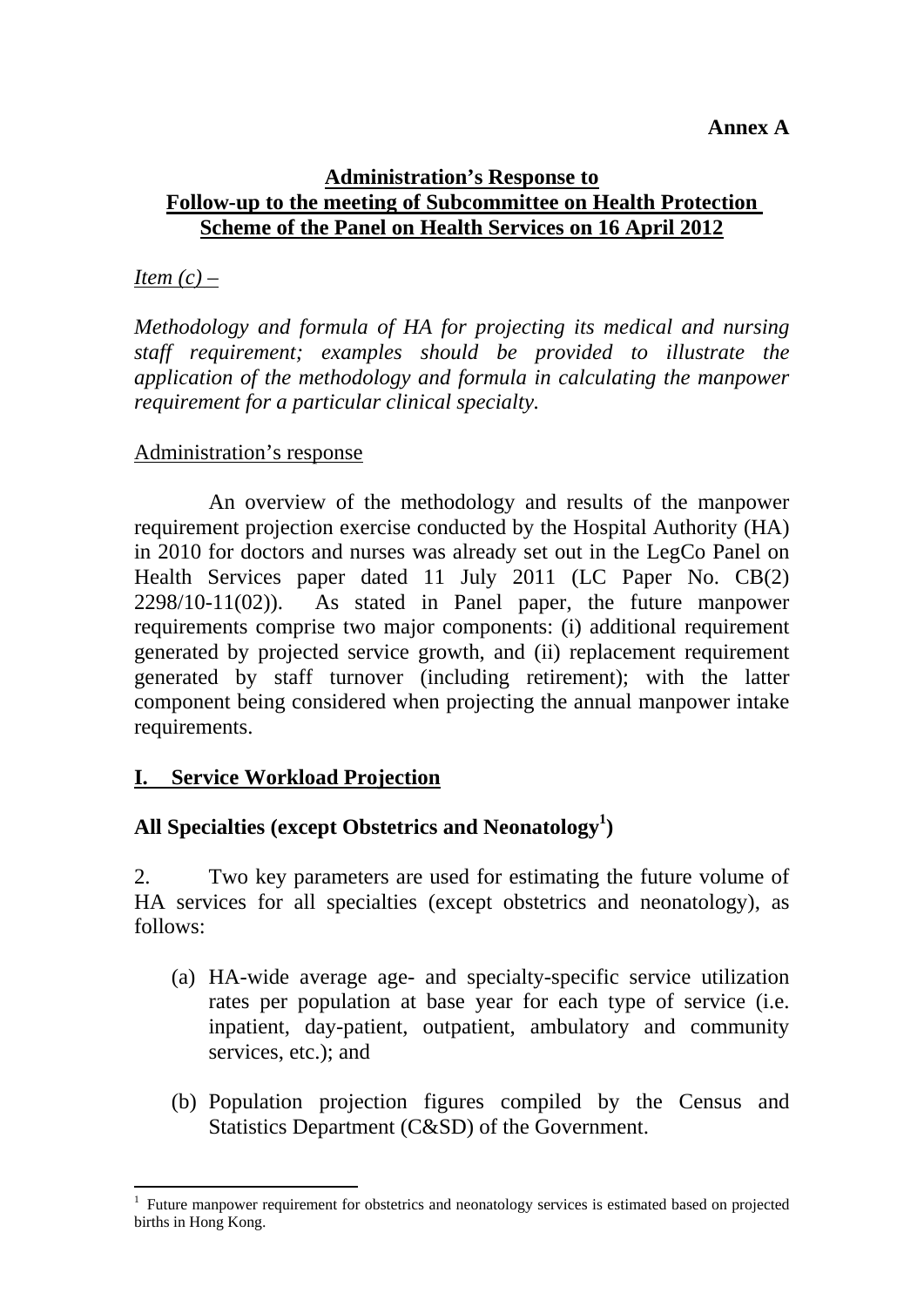|                                                      | <b>Mid-year Population ('000)</b> |         |                          |         |  |  |
|------------------------------------------------------|-----------------------------------|---------|--------------------------|---------|--|--|
| <b>Age Group</b>                                     | Actual $^{(1)}$                   |         | Projected <sup>(2)</sup> |         |  |  |
|                                                      | 2008                              | 2016    | 2021                     | 2026    |  |  |
| $0 - 4$                                              | 220.8                             | 257.5   | 276.6                    | 276.3   |  |  |
| $5-9$                                                | 282.5                             | 327.1   | 336.8                    | 355.9   |  |  |
| $10 - 14$                                            | 399.0                             | 298.6   | 362.3                    | 372.0   |  |  |
| $15-19$                                              | 444.3                             | 354.8   | 318.0                    | 382.5   |  |  |
| 20-24                                                | 459.8                             | 487.3   | 426.8                    | 393.3   |  |  |
| 25-29                                                | 530.2                             | 591.8   | 578.1                    | 520.5   |  |  |
| 30-34                                                | 544.0                             | 625.6   | 640.6                    | 626.1   |  |  |
| 35-39                                                | 577.2                             | 563.5   | 633.2                    | 646.9   |  |  |
| 40-44                                                | 623.5                             | 521.2   | 543.3                    | 611.6   |  |  |
| 45-49                                                | 669.7                             | 520.3   | 498.6                    | 519.8   |  |  |
| 50-54                                                | 587.0                             | 624.5   | 509.7                    | 487.6   |  |  |
| 55-59                                                | 457.7                             | 636.2   | 619.9                    | 506.7   |  |  |
| 60-64                                                | 302.4                             | 512.0   | 626.2                    | 611.3   |  |  |
| 65-69                                                | 224.9                             | 397.5   | 496.7                    | 609.1   |  |  |
| 70-74                                                | 235.2                             | 222.2   | 376.2                    | 472.7   |  |  |
| 75-79                                                | 191.4                             | 200.0   | 199.2                    | 340.5   |  |  |
| 80-84                                                | 123.9                             | 158.0   | 161.1                    | 163.2   |  |  |
| 85 or above                                          | 104.2                             | 151.9   | 180.7                    | 198.0   |  |  |
| <b>Total</b>                                         | 6,977.7                           | 7,450.0 | 7,784.0                  | 8,094.0 |  |  |
| <b>Children population</b><br>(below $18$ )*         | 1,168.9                           | 1,096.1 | 1,166.5                  | 1,233.6 |  |  |
| <b>Elderly population</b><br>$(65 \text{ or above})$ | 879.5                             | 1,129.5 | 1,413.9                  | 1,783.4 |  |  |

**Table 1 Projected mid-year population by age group in Hong Kong**

Sources: (1) Website of Census & Statistics Department

(2) Hong Kong Population Projections 2007-2036, Census & Statistics Department

\* Population of age group 15-17 was estimated by pro-rata method based on population of age group 15-19.

3. The basic formula for deriving the future volume of each type of service of HA by specialty is (a) x (b):

Service workload by specialty

= summation of [(average age- and specialty-specific service utilization rates

per population)  $X$  (projected population in the corresponding age group)]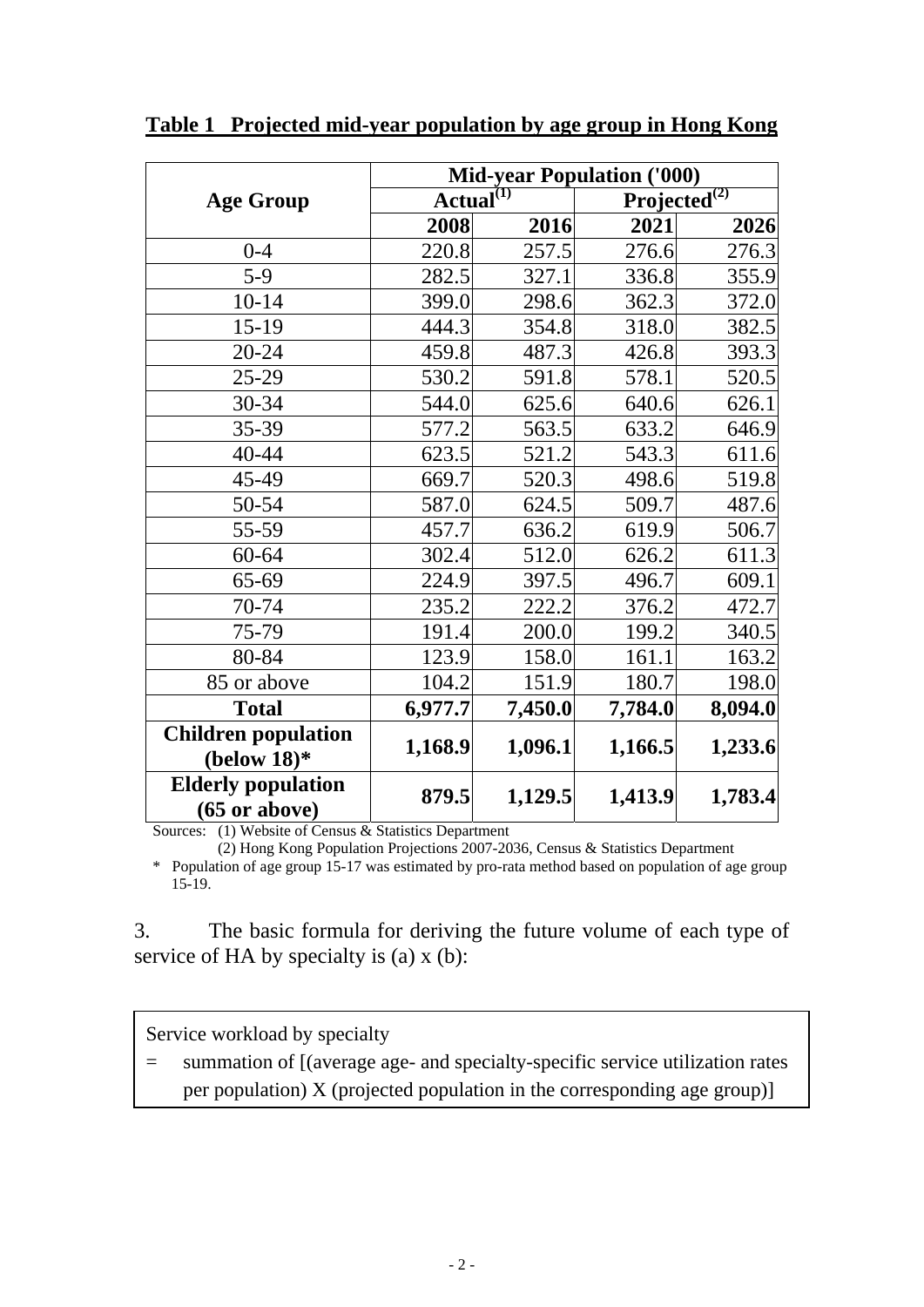# **II. Projection of Doctors Manpower Requirement**

4. The setting and types of doctors' work duties in HA are very diverse, covering emergency treatment, inpatient ward round, on-site and off-site calls, operation and procedure, clinic consultation, outreach visits, etc. Not only do they vary across different specialties, the same doctor could be doing different tasks at different periods of his/her duty hours. For instance, medical and surgical doctors vary widely in their work profile in terms of time spent on different types of activities. The contrast is even greater when comparing with family medicine doctors and pathologists: family medicine doctors attend mainly to outpatient cases and do not normally perform ward duties, while most pathologists work in the hospital laboratories. Therefore, to take account these diversities, HA has adopted a specialty-based consultative approach when carrying out the manpower requirement projection for doctors. It is conducted in close collaboration with clinicians from the respective clinical specialty committees, who provided inputs on a set of parameters that underpinned the projection.

5. To estimate the required doctor manpower, the projected service workloads by specialty are first translated into time requirement (man-hours) for doctors in carrying out the workload. The basic steps and parameters involved are as follows:

- (a) **Identify specialty-specific doctor work profiles and the time required for each unit of work.** Together with clinicians of the respective specialties, the average time required for doctors in carrying out the tasks for each type of workload is worked out. This covers inpatient admission and ward round, outpatient consultation, operation, night-shift on-call, patient communication, clinical documentation, coaching and training etc.
- (b) **Estimate total doctor workload for each specialty.** This is expressed in terms of doctor man-hours required for carrying out the projected service workload across all types of activities as outlined in Section I. The formula is as follows:

Total doctor workload (man-hours)

- $=$  summation of [(time required for each unit of workload) X
	- (projected volume of each category of service workload)]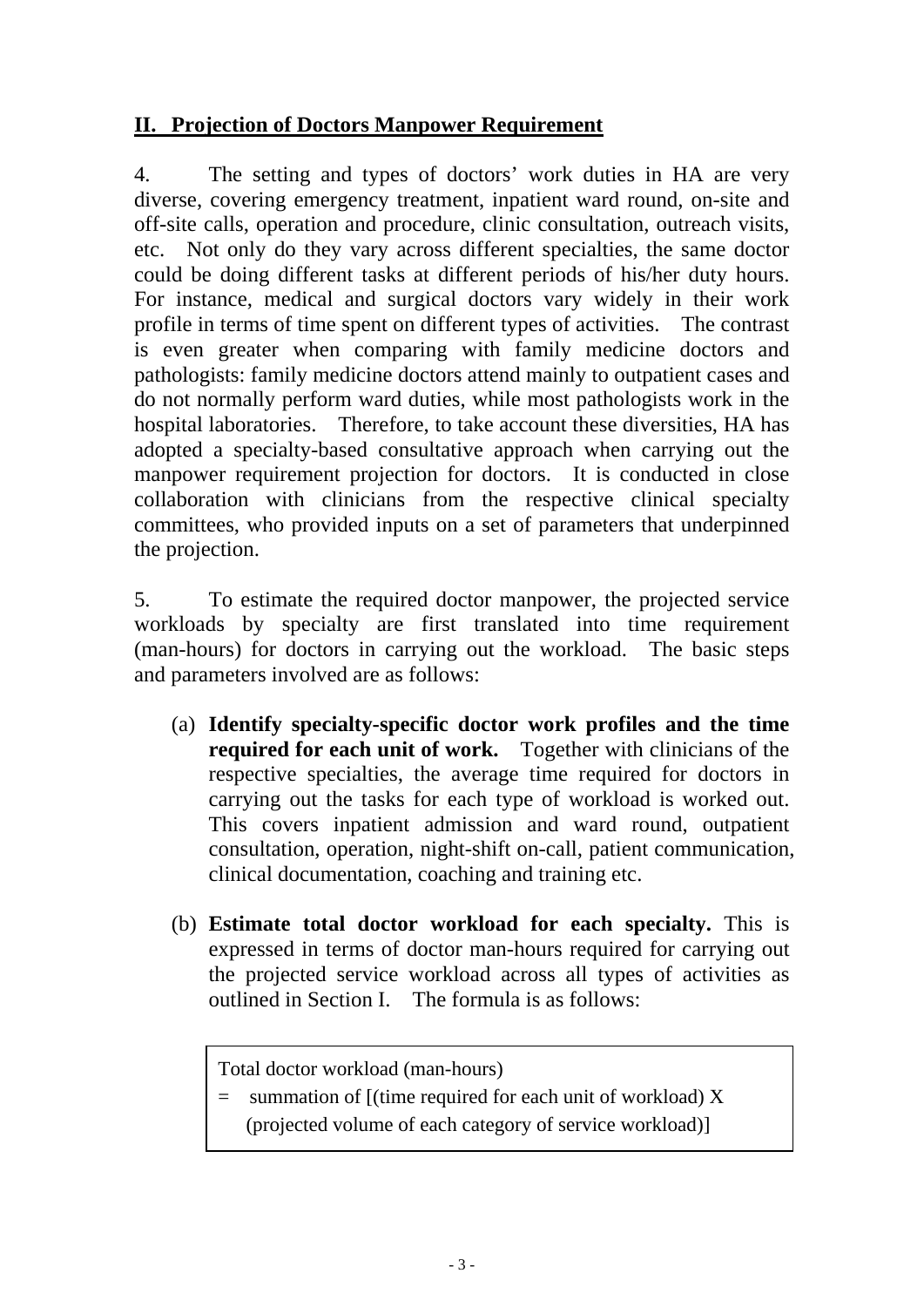(c) **Determine the required number of doctors to cover the projected doctor workload for each specialty.** This is determined year by year and the formula is as follows:

projected total doctor workload (man-hours) Required number of doctors  $=$   $\frac{1}{\text{total work hours per doctor per year}}$ 

The total work hours per doctor per year is derived based on the assumption that doctors carry out their duties in 42.3 out of the 52 weeks in a year, after discounting for rest days, annual leave, sick/maternity leave and training leave. This is an across-the-board parameter for all the specialties.

The total work hours per doctor per year for each specialty, where applicable, is then calculated by multiplying 42.3 weeks by a specialty-specific projection parameter on average work hours per week (between 44 and 65 hours).

6. Taking General Surgery as an example, the projected service workload for 2016 in HA is as follows:

|                                                 | <b>Projected Service Workload</b><br>(2016) |
|-------------------------------------------------|---------------------------------------------|
| Inpatient:                                      |                                             |
| admission                                       | 65,000                                      |
| bed days occupied                               | 511,000                                     |
| <b>Day Patient admission</b>                    | 58,000                                      |
| <b>Operation</b>                                |                                             |
| (covering ultra-major, major,                   | 42,000                                      |
| intermediate and minor operation)               |                                             |
| <b>Procedure</b><br>(e.g. endoscopic procedure) | 123,000                                     |
| <b>Specialist Outpatient attendance</b>         | 549,000                                     |

7. Apart from these projected service workloads, activities covering night-shift on-call, patient communication, clinical documentation, coaching and training, are also taken into account. The man-hours required for doctors in carrying out these workloads are derived by multiplying them with the corresponding projection parameter in terms of the average time per unit of workload. For example, the average time required per admission is 23 minutes, and that for operation is 294 minutes with a range of  $45 - 900$  minutes depending on the magnitude of operation.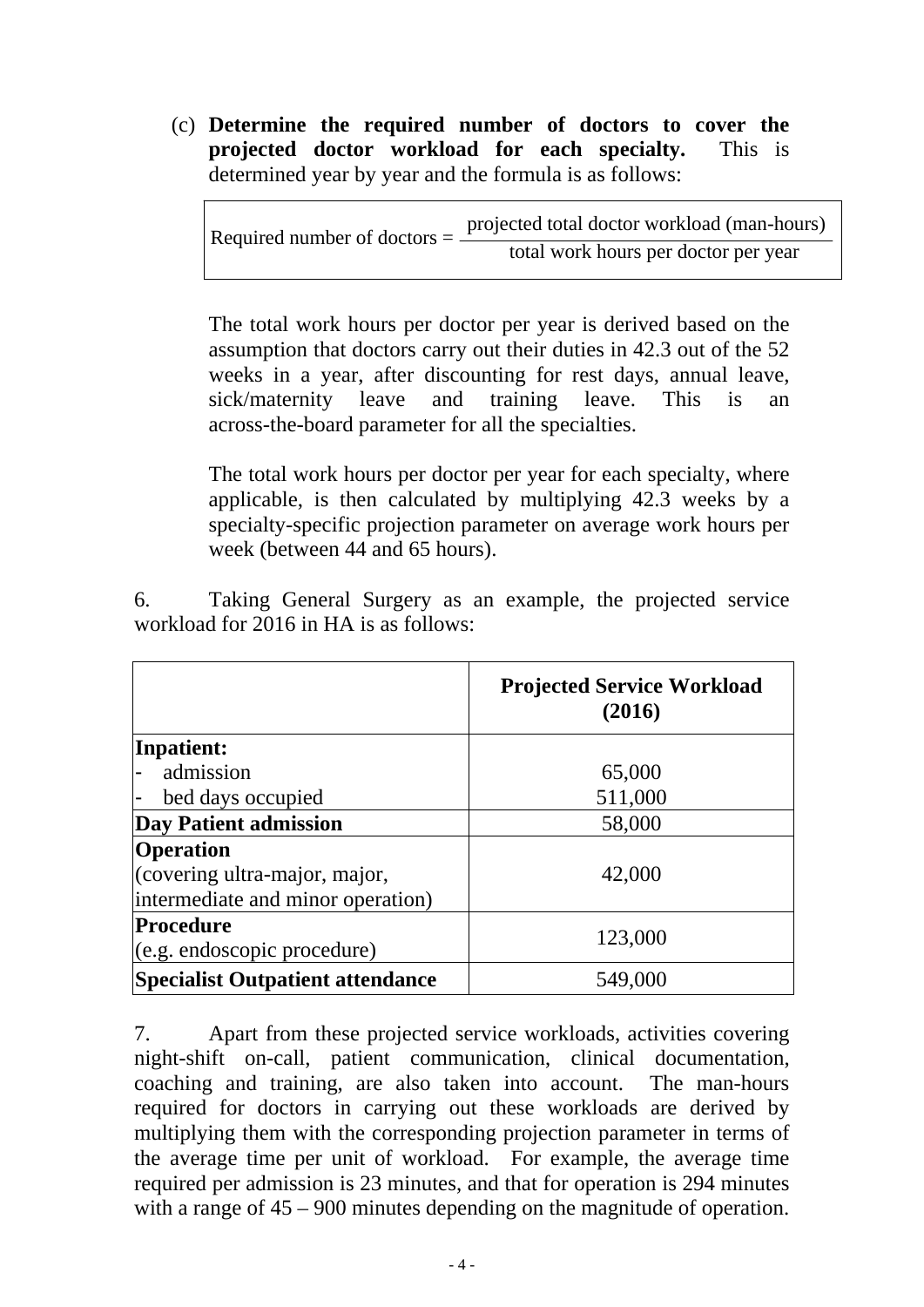By summing across all categories of service workloads, a total of 1 090 000 doctor man-hours is derived. This is translated into 430 doctor requirement for General Surgery for HA, based on the parameter that the total average work hours per doctor per year are 2 536 hours for General Surgery.

8. The projection results for each specialty, which have been reviewed and endorsed by the respective clinical specialty committees, are presented in Table 2. Accordingly, a total of 5 839 doctors would be required in 2016 in order to meet the projected service workload of HA under the base case scenario, which means that the estimation is derived without any assumptions on major changes in the healthcare system and economic variables over the projection horizon (no provision is made for future private sector capacity expansion and the two proposed centres of excellence etc.). As for years 2021 and 2026, the total doctor manpower requirements are 6 248 and 6 749 respectively under the base case scenario.

|                                                   | <b>Doctor requirements</b> |       |       |       |  |  |
|---------------------------------------------------|----------------------------|-------|-------|-------|--|--|
| <b>Specialty</b>                                  | 2008<br>(Actual)           | 2016  | 2021  | 2026  |  |  |
| Accident & Emergency                              | 434                        | 517   | 554   | 596   |  |  |
| Anaesthesiology                                   | 346                        | 398   | 435   | 473   |  |  |
| <b>Clinical Oncology</b>                          | 127                        | 148   | 164   | 181   |  |  |
| Ear, Nose & Throat                                | 81                         | 91    | 97    | 102   |  |  |
| <b>Family Medicine</b>                            | 504                        | 587   | 645   | 714   |  |  |
| Medicine                                          | 1,119                      | 1,246 | 1,319 | 1,455 |  |  |
| Neurosurgery                                      | 87                         | 96    | 102   | 107   |  |  |
| Obstetrics & Gynaecology                          | 216                        | 260   | 266   | 268   |  |  |
| Ophthalmology                                     | 144                        | 177   | 194   | 214   |  |  |
| Orthopaedics                                      | 297                        | 354   | 366   | 391   |  |  |
| Paediatrics                                       | 316                        | 337   | 344   | 340   |  |  |
| Pathology                                         | 203                        | 238   | 254   | 273   |  |  |
| Psychiatry                                        | 293                        | 337   | 359   | 380   |  |  |
| Radiology                                         | 238                        | 312   | 356   | 405   |  |  |
| Surgery <sup><math>\overline{^{(1)}}</math></sup> | 525                        | 622   | 665   | 712   |  |  |
| Others                                            | 107                        | 120   | 127   | 138   |  |  |
| <b>Overall</b>                                    | 5,035                      | 5,839 | 6,248 | 6,749 |  |  |

**Table 2 Projected manpower requirement for doctors in HA by specialty (base case scenario)**

*(1) Includes cardiothoracic surgery.*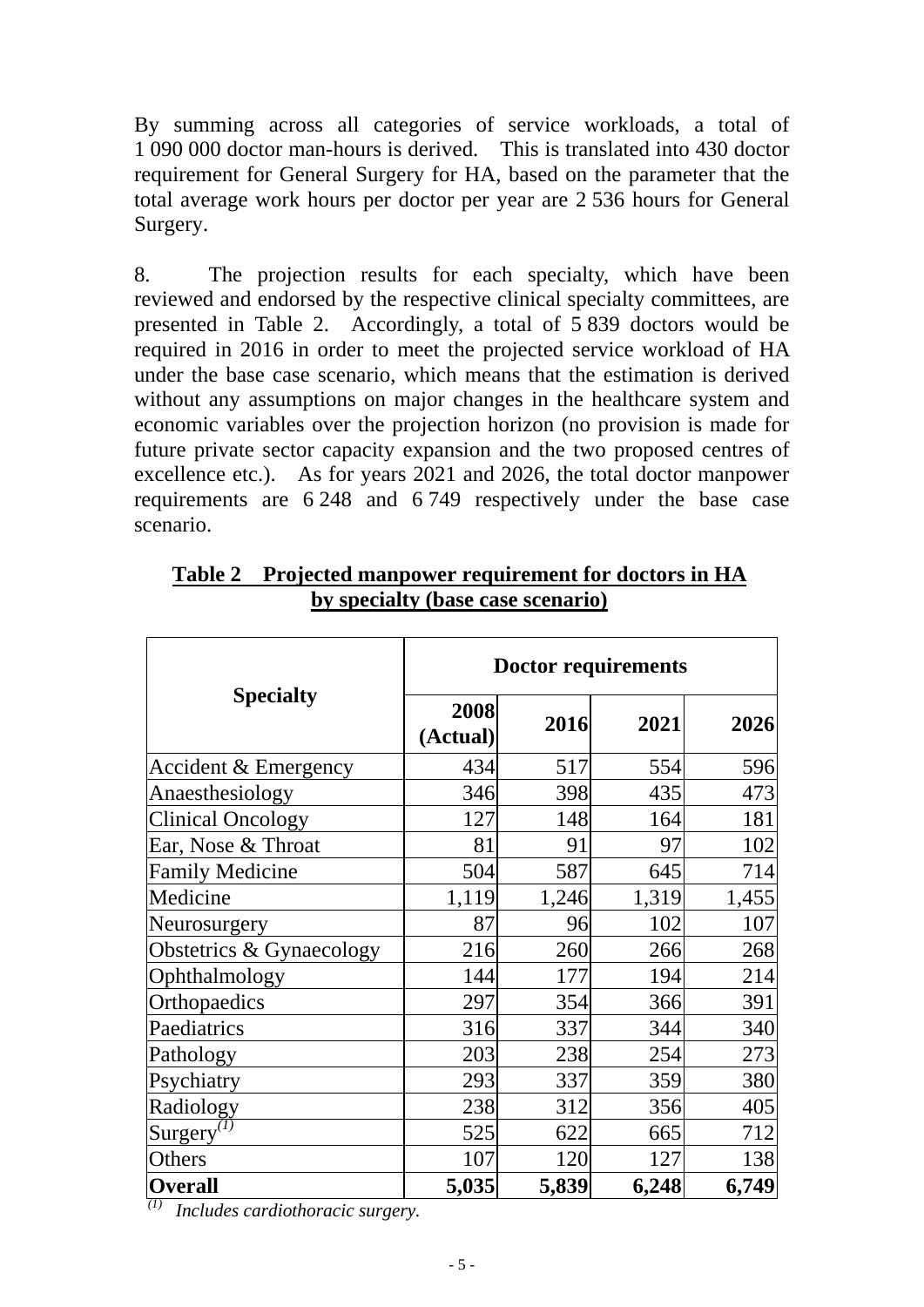## **III. Projection of Nursing Manpower Requirement**

9. In manpower projection, all nurses are broadly categorized into two streams: general nurses and psychiatric nurses. The same set of service workload projections as outlined in Section I is used to translate into nursing manpower requirement of general and psychiatric streams at different clinical settings. The process is similar to the doctor manpower projection model, but unlike doctors, nurses normally station at a single service setting during their duty hours. The projection exercise is conducted in close collaboration with nurse representatives, who provided inputs on a set of parameters and assumptions underpinning the projection.

10. To estimate the required nurse manpower, the projected service workloads are classified into either ward-based or non-ward based activities under the general and psychiatric streams. It involves the following steps and parameters:

- (a) **Identify the key nursing service components at different settings for general and psychiatric streams.** Together with the nurse representatives, the service settings within the modeling framework for each stream are classified as follows:
	- General stream:
		- Ward-based: acute ward, extended care ward, special ward, operating theatre, etc.
		- Non-ward based: specialist outpatient clinic, general outpatient clinic, day hospital, community service, etc.
	- Psychiatric stream:
		- Ward-based: psychiatric ward and mentally handicapped ward.
		- Non-ward based: specialist outpatient clinic, day hospital, community service, etc.
- (b) **Estimate total workload for each service setting.** This is obtained by summing up for each service setting the projected service workload outlined in Section I across all specialties. For example, the formula for calculating the projected workload of acute wards is as follows: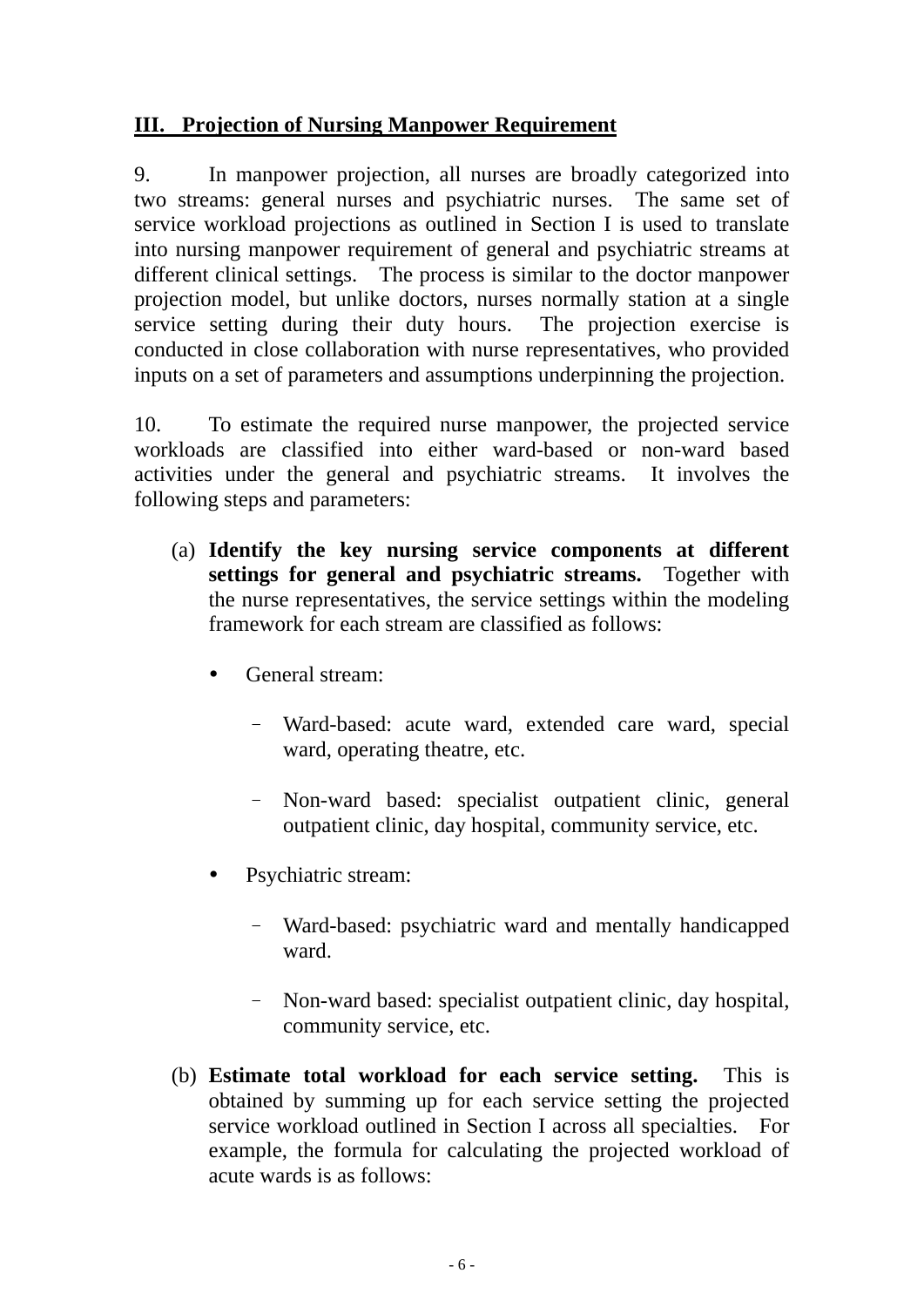Projected workload in acute wards = summation of [projected acute bed days of each specialty]

- (c) **Devise the projection parameters.** HA has developed a ward workload assessment tool since 2007-08 to estimate nursing manpower requirements. The model takes into account the prevailing number of patients and the dependency level of patients for nursing care via a four-category patient-nurse dependency tool. The dependency categories are derived from patients' need for direct nursing care. The higher the dependency, the more nursing time is required. Other workload factors are also included, such as nursing time in providing patient education, counseling and care planning as well as non-bedside nursing work such as care coordination and liaison. In addition, other specific factors that impact on nursing workload, such as patient turnover (including admission, discharge and transfer of patients) are also taken into consideration. The projection parameters in terms of required number of nurses per service setting are derived based on this assessment tool after discounting for rest day and leave, and assuming nurses work 44 hours per week on average. For non-ward-based service settings, the model takes into account its actual workload in the base year and the projection parameter is also expressed in terms of required number of nurses per service setting.
- (d) **Determine the required number of nurses to cover the projected workload for each stream.** This is determined year by year and the formula is as follows:

| Required number of nurses |                                      |                                     |  |
|---------------------------|--------------------------------------|-------------------------------------|--|
|                           | Projected service workload           |                                     |  |
| $=$ summation of $\Box$   | Actual service workload in base year | $x(c)$ of each service setting $  $ |  |

11. The following illustration example shows the calculation of projected nursing manpower requirement for a general ward with 40 bed numbers based on the patient nurse dependency distribution and an assumed 85% bed occupancy rate.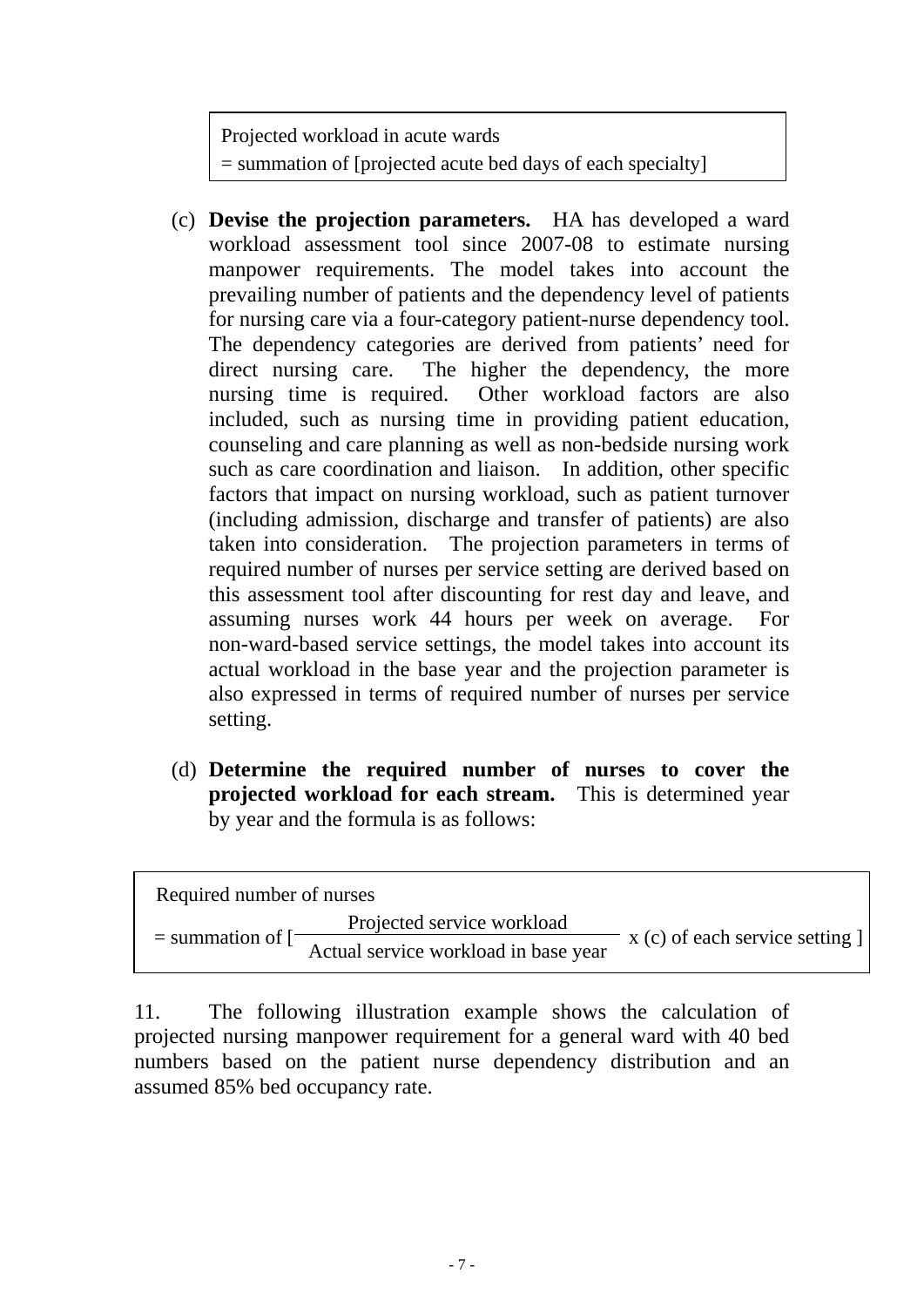|                           | <b>Patient Nurse Dependency (PND)</b><br>distribution |                            |                 |                            | <b>Bed</b>               |                   | <b>Estimated Nurses</b><br><b>Required</b> |                                            |
|---------------------------|-------------------------------------------------------|----------------------------|-----------------|----------------------------|--------------------------|-------------------|--------------------------------------------|--------------------------------------------|
| <b>Specialty</b>          | <b>PND I</b><br>(lowest)                              | <b>PND</b><br>$\mathbf{I}$ | <b>PND</b><br>Ш | <b>PND IV</b><br>(highest) | <b>Occupancy</b><br>Rate | <b>Bed</b><br>No. | <b>Normal</b><br><b>Scenario</b>           | <b>Busy</b><br><b>Scenario</b><br>$\bf(I)$ |
| Medical                   | 26%                                                   | 32%                        | 22%             | 20%                        | 85%                      | 40                | 22.3                                       | 25.3                                       |
| Surgical/<br>Orthopaedics | 25%                                                   | 35%                        | 24%             | 16%                        | 85%                      | 40                | 22.1                                       | 25.1                                       |

*(1) Add 15% busy loading for wards with more than 17 patients Admission/ Discharge/ Transfer (ADT) per day and 50% turnover of patients against bed day occupied (BDO).* 

12. The projection results for each stream, which have been reviewed and endorsed by the nurse representatives, are presented in Table 3. Accordingly, a total of 23 575 nurses would be required in 2016 in order to meet the projected service workload of HA. This is the base case scenario, which means that the estimation is derived without any assumptions on major changes in the healthcare system and economic variables over the projection horizon (no provision is made for future private sector capacity expansion and two centres of excellence etc.). As for years 2021 and 2026, the total nurse manpower requirements are 24 957 and 26 911 respectively under the base case scenario.

**Table 3 Projected manpower requirement for nurses in HA by stream (base case scenario)**

|                |                  | <b>Nurse requirements</b> |        |        |  |  |  |
|----------------|------------------|---------------------------|--------|--------|--|--|--|
| <b>Stream</b>  | 2008<br>(Actual) | 2016                      | 2021   | 2026   |  |  |  |
| General        | 17,518           | 21,119                    | 22,370 | 24,186 |  |  |  |
| Psychiatric    | 1,953            | 2,455                     | 2,587  | 2,725  |  |  |  |
| <b>Overall</b> | 19,471           | 23,575                    | 24,957 | 26,911 |  |  |  |

**Food and Health Bureau Hospital Authority May 2012**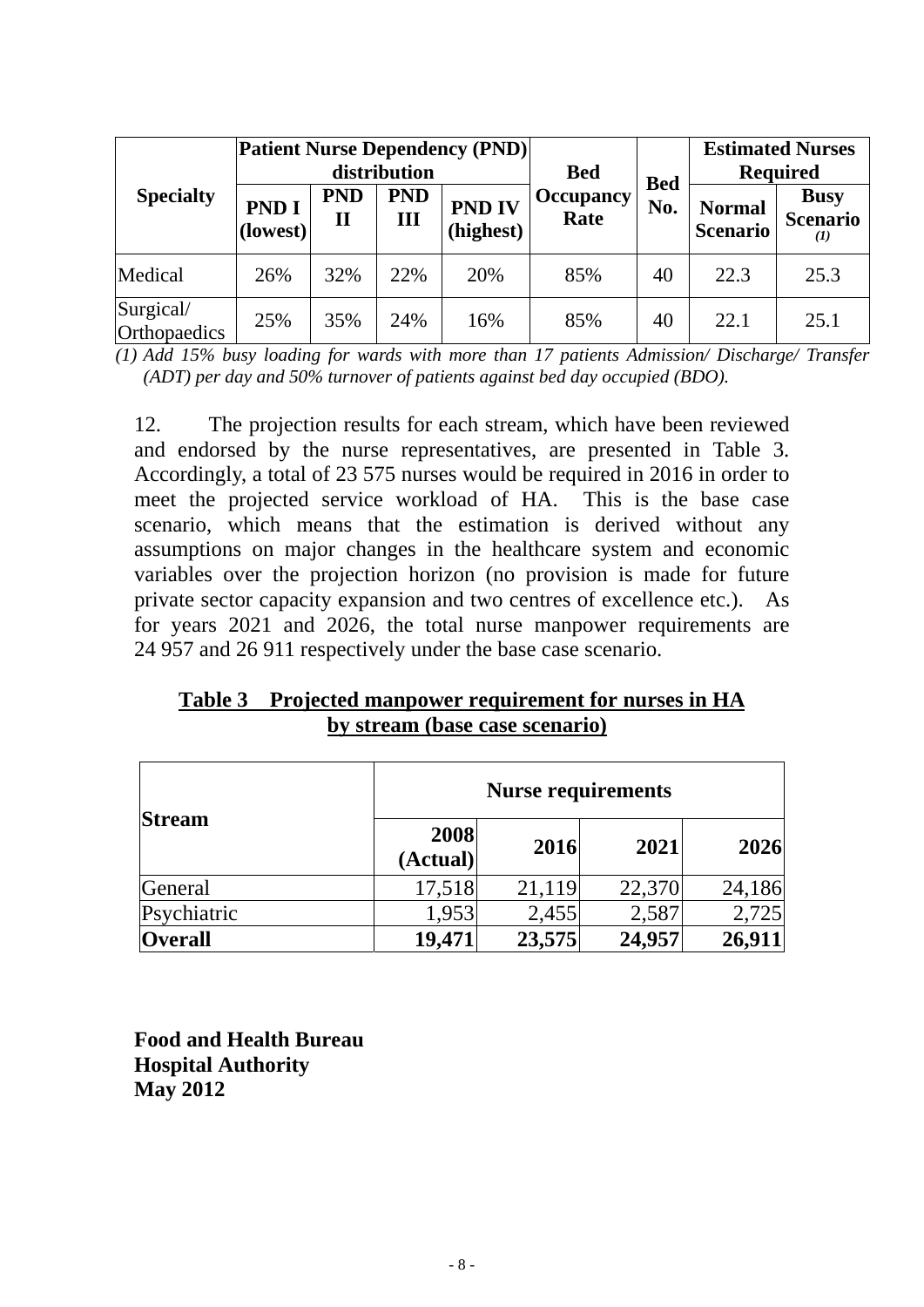#### **Annex B**

## **Administration's Response to Follow-up to the meeting of Subcommittee on Health Protection Scheme of the Panel on Health Services on 30 April 2012**

## *Item (a)(i) -*

*Justifications for the Administration's position that the factors of (1) ageing population, (2) development of more advanced medical technologies and (3) introduction of new services would lead to a soaring demand in doctor manpower and hence a shortage of doctors.* 

## Administration's response

2. Hospital Authority (HA) provides a full spectrum of essential and necessary healthcare services, acting as the healthcare safety net for the whole community, through public hospitals under its aegis. It also provides primary care services through its general out-patient clinics (GOPCs), and is responsible for the effective and efficient delivery of a wide range of highly subsidized preventive and rehabilitative medical care.

3. The number of doctors in HA increased from 3 491 in 1998-99 to 5 052 in 2010-11, representing an increase of 45% or an annualized growth rate of  $3\%$ <sup>1</sup>. This increase is necessary in view of service growth (at an annualized rate of 2-3%) and a host of other forces which have an impact on the manpower situation in HA, including an aging population that results in more intense use of HA services by the elderly, as well as the advent of more advanced medical technologies requiring more specialist time, investigations, interventions and treatment, e.g. ultra-sound/CT/MRI examinations and cancer treatment.

4. During the period from 1998-99 to 2010-11, to cope with escalating and new demands in healthcare needs and rising public expectation, HA has:

(a) achieved significant growth in service outputs. For instance, in-patient services increased from 1.04 million in 1998-99 to 1.42 million in 2010-11 in terms of discharge and death; and specialist outpatient attendances increased from 5.34 million in 1998-99 to 6.63 million in 2010-11.

 $\overline{a}$ <sup>1</sup> The increase in the manpower of doctors should take into account the reduction of weekly working hours over the years. From September 2006 to December 2011, the percentage of doctors working for over 65 hours per week on average dropped from 18% to 4.8%.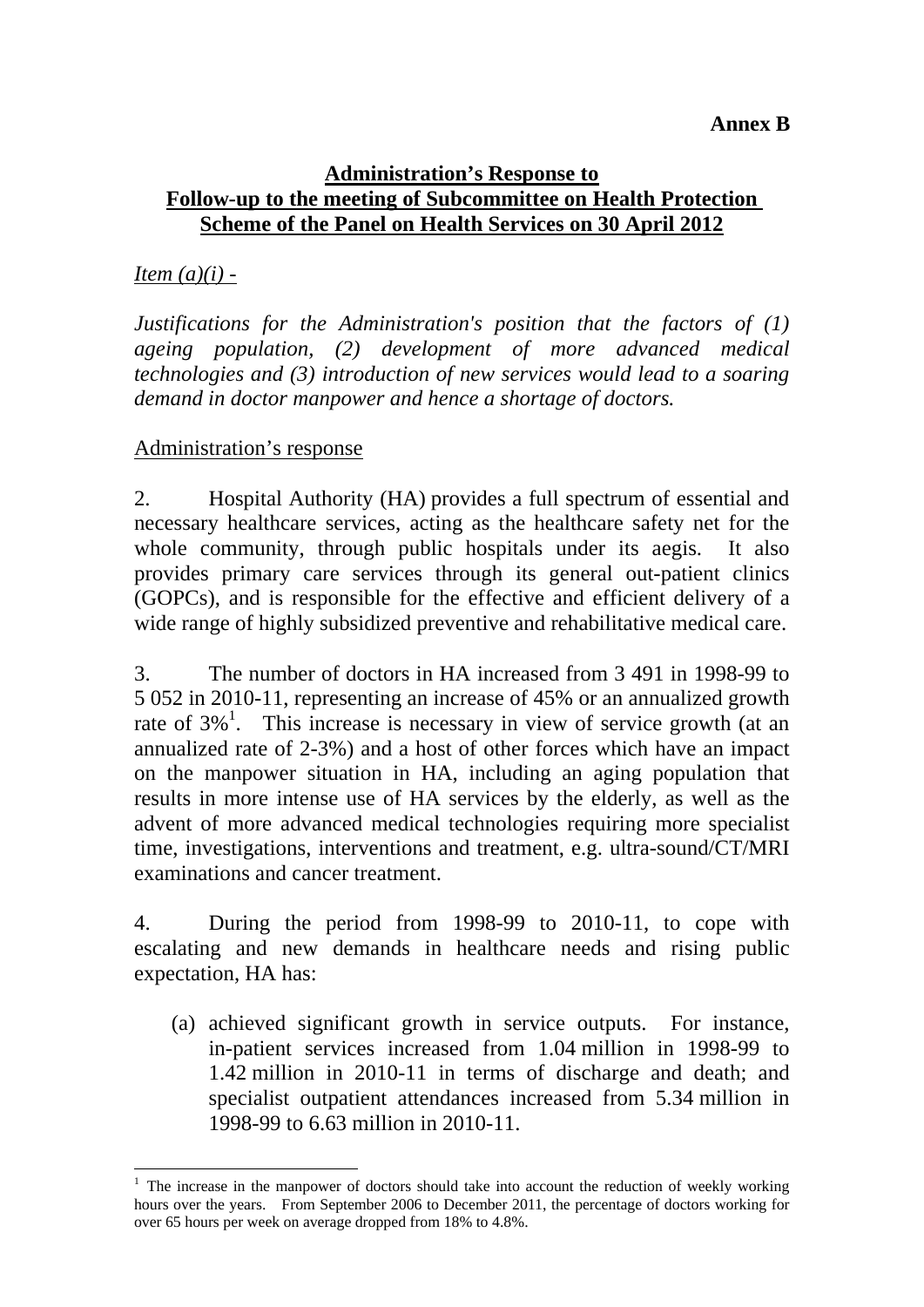Both reflect an over 20% increase over the period or an annualized service growth rate of 2 to 3%. This is higher than the growth rate of the Hong Kong population over the same period, which increased by 7% from 6.5 million in 1998-99 to 7 million in 2010-11 (or 1% annualized population growth).

In addition, HA has commenced family medicine training in 1997 and set up family medicine specialist clinic (formerly known as integrated clinic). HA also took over the management of all GOPCs from the Department of Health (DH) in 2003 on top of the 10 GOPCs previously managed by the HA. As a result, primary care attendances increased by six-fold from 0.76 million in 1998-99 to 5.26 million in 2010-11, representing an annualized growth rate of 18%.

- (b) managed more elderly patients, resulting in more intense use of HA services. The relative risk of an elderly person being hospitalized is about four times that of a non-elderly person, and the complexities of the illnesses of elderly people are also more profound. The service impact arising from the aging population is reflected by a higher number of admissions of the elderly and a longer length of stay, which is 9.7 days on average for an elderly patient compared to 5.3 days for a non-elderly patient.
- (c) deployed more advanced technologies or investigations, which consumed more specialist time, interventions and treatment. For example, radiological examinations (including Ultra-sound, Computed Tomography, Magnetic Resonance Imaging) increased from 3 million to 4 million (2.5% p.a.) and pathological workload units soared from 132 million to 208 million (3.9% p.a.) from 1998-99 to 2010-11.
- (d) introduced multimodality combined treatment for cancer patients including chemotherapy, radiotherapy, interventional radiology apart from surgical resection, which requires multidisciplinary work and specialist time for regimen alignment.
- (e) developed community outreach services with a significant growth in the past decade. The outreach attendance (e.g. community nurse, geriatric assessment, psychiatric outreach team, Visiting Medical Officers etc.) per year has increased by two-fold from 570 000 to 1 800 000. HA's Community Geriatric Assessment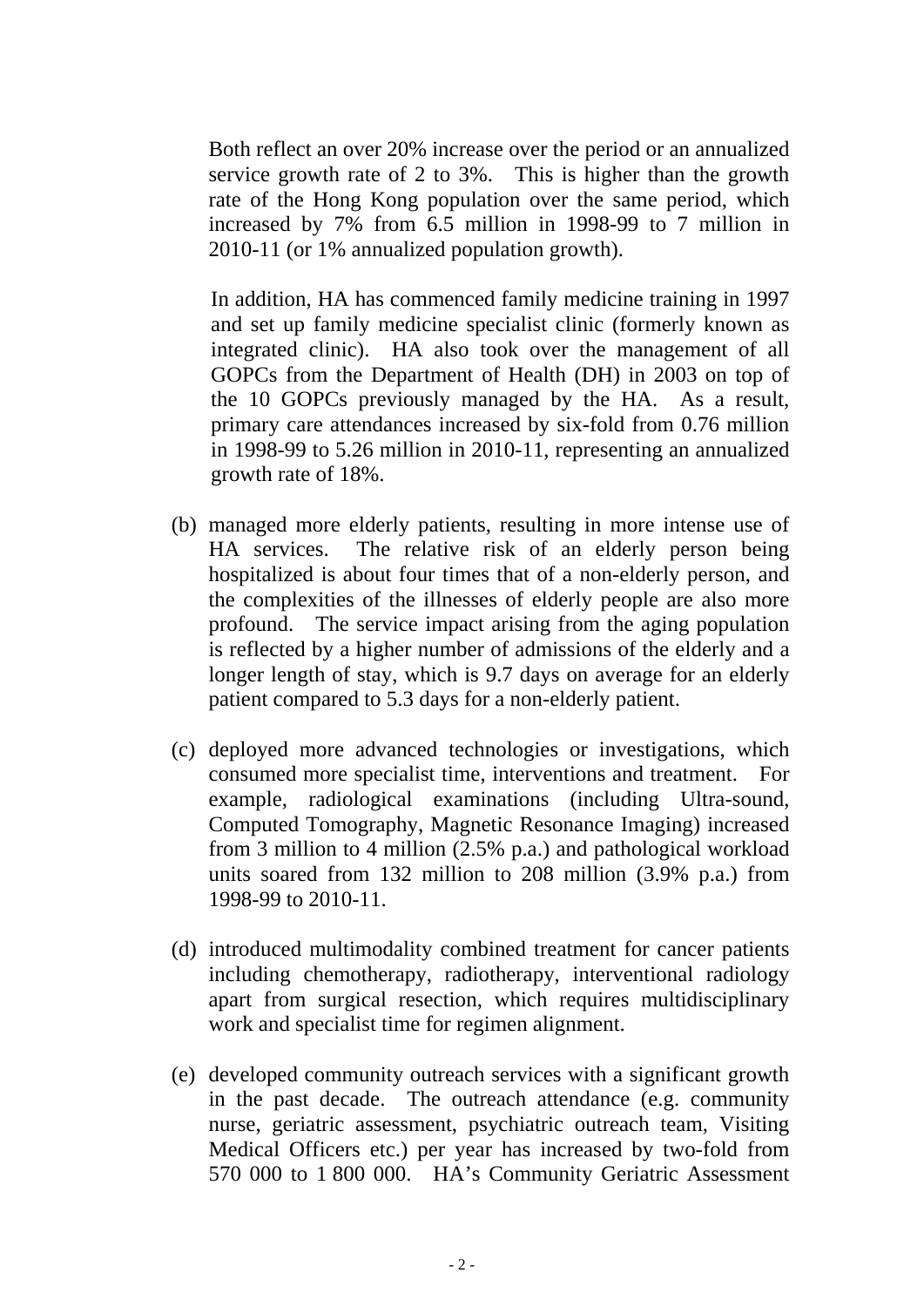Service (CGAS) is now covering almost 90% of elderly homes in the territory.

(f) improved the working conditions and work arrangements of doctors in order to ensure compliance with the statutory requirements of granting rest days, statutory/public holidays and to address work hour issues of HA doctors. It is HA's target to reduce all doctors' average weekly work hour to not exceeding 65 hours and their continuous work hours to a reasonable level in the long run. From September 2006 to December 2011, the percentage of doctors working for over 65 hours per week on average dropped from 18% to 4.8%. HA will continue to monitor the working conditions of doctors and identify ways to manage workload while ensuring the delivery of quality services to the public.

5. Please refer to **Appendix 1** for relevant figures of service growth and manpower growth from 1998-99 to 2010-11.

# *Item (a)(ii) -*

*Detailed information with examples illustrating the cost effectiveness of existing services of the Hospital Authority ("HA") and the evaluation studies of selected pilot projects by HA.* 

## Administration's response

6. HA has always attached importance to cost management, so as to ensure that major resources are used on items directly related to patients. While there has been increase in the overall unit costs of HA's services from 2007-08 to 2010-11 (with an average annual increase of about 2.6%), the increase is similar to that of the overall Composite Consumer Price Index of Hong Kong in the same period (which is 2.7%). The increase in cost is mainly due to adjustment of staff remuneration, expansion of coverage of the Drug Formulary, procurement of medical equipment for modernising HA, as well as increase in expenditure for addressing manpower issues.

7. HA's mechanism for costing was developed with reference to the practices of global medical institutions and the cost accounting standards. The mechanism has been working effectively and is keeping pace with time. Since its inception in early 1990s, HA has set up a dedicated team internally to review and improve the mechanism on a regular basis for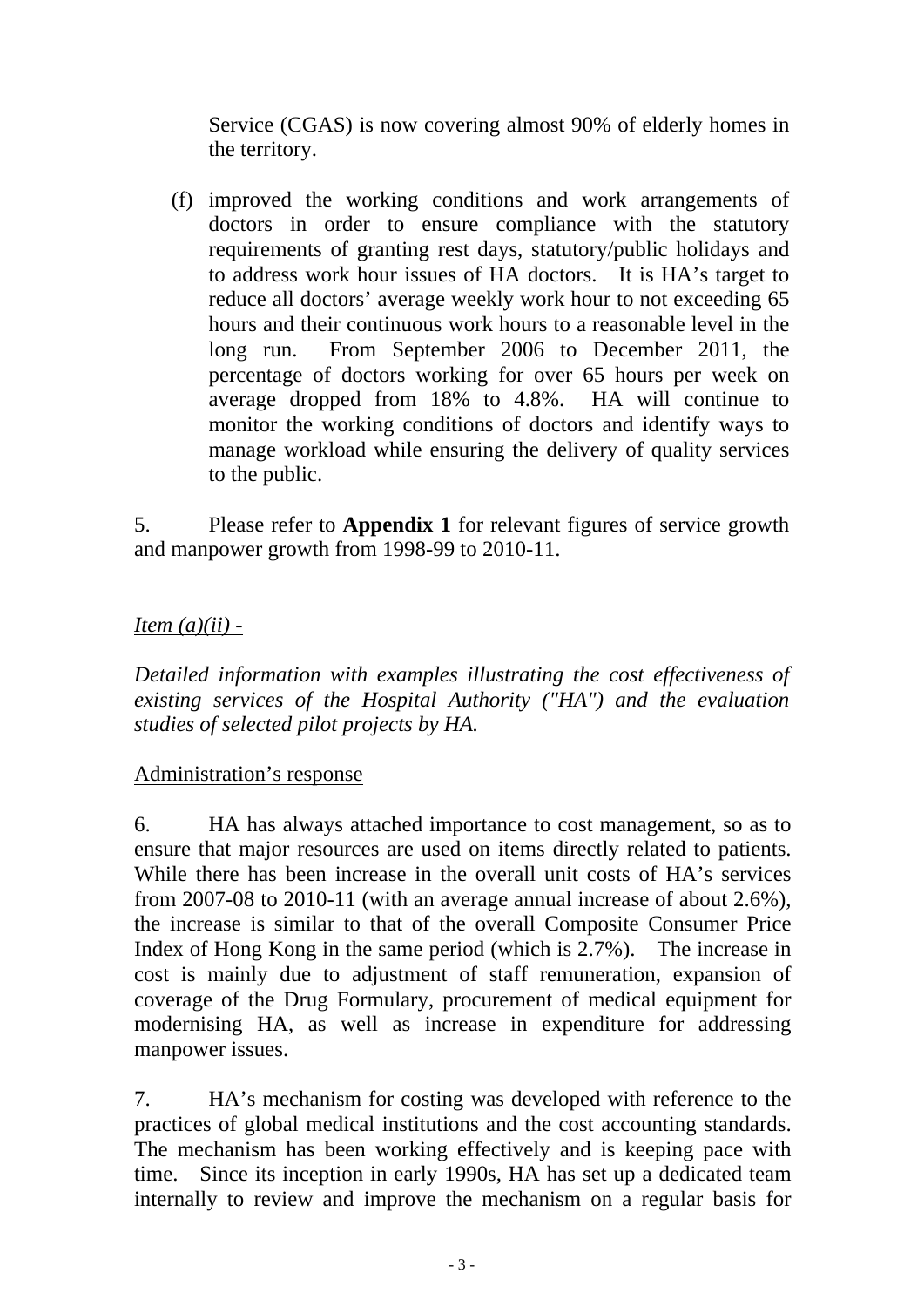further enhancement. After years of continuous research and development, the mechanism has become more well-established in providing relevant reference for resource planning and service performance management.

8. To ensure the overall efficiency of resource utilisation, HA will review regularly the performance indicators regarding its service activities, manpower, financial situation and implementation progress of its annual plan. HA will examine closely any variations from the pre-determined targets and where appropriate, take remedial actions accordingly. The Government and the HA Board will also closely monitor the overall performance of HA's services, manpower, financial situation to ensure the proper and optimal use of government funding.

9. The cost-effectiveness of HA services may be illustrated by comparing the proportion of patients it serves with the proportion of healthcare cost it consumes in relation to the community total. HA provides  $88\%$  of all inpatient services<sup>2</sup> in Hong Kong. Most of the services for high cost, complex illnesses requiring multi-disciplinary care (such as major organ transplant, complex cancer treatment, major trauma management, renal dialysis and mental illnesses) are provided by HA. HA also looks after the healthcare of most elderly patients who require greater healthcare resources than their younger counterparts. In 2010, over 60% of patients over 65 years of age patronized public hospitals.

10. Despite the more complex and costly cases treated by public hospitals, HA only consumes about 65% of the total expenditure for inpatient curative care (including day patient hospital services) of Hong  $\mathrm{Kong}^3$ .

11. The HA has also been improving its efficiency in providing hospital care. The average length of stay of in-patient treatment is reduced from 3.79 days in 2007-08 to 3.33 in 2010-11. It is accomplished by treating less complex cases on day basis and the number of day patients treated has increased by 47.9% in the same period; the proportion of in-patient complex cases nearly doubled, increased from 13.3% in 2007-08 to 25.7% in 2010-11.

 $\overline{a}$ 2 Figures for 2010-11; sources: DH and HA.

<sup>3</sup> Figures for 2008/09 from Hong Kong's Domestic Health Accounts.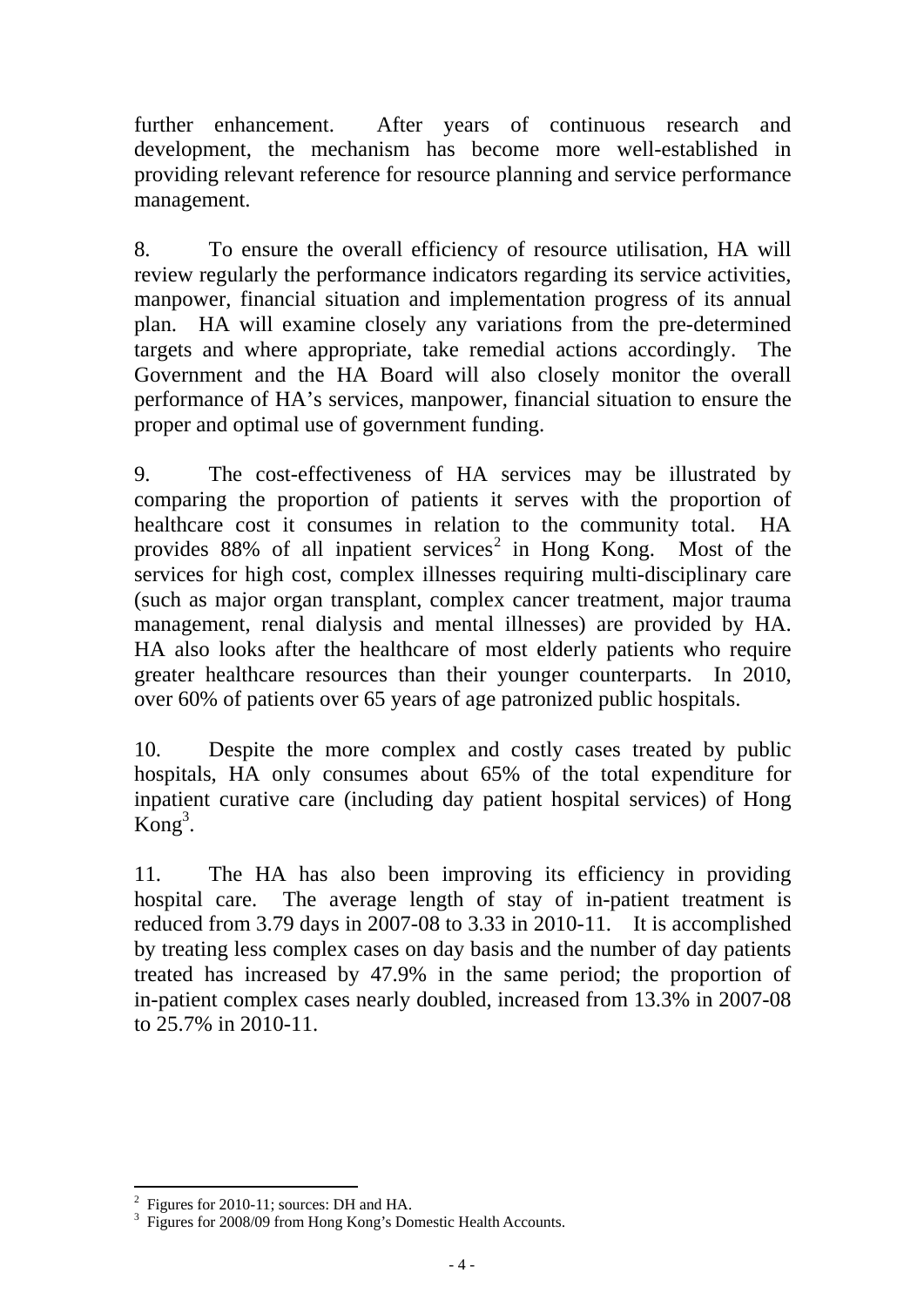# *Item (c) –*

*A list of insurance companies in Hong Kong and their respective amounts of underwriting.* 

#### Administration's response

12. As provided by the Office of the Commissioner of Insurance, a list of authorised insurers writing medical insurance business in 2011 is at **Appendix 2**. According to the Hong Kong insurance business provisional statistics of the Office of the Commissioner of Insurance, the total amount of gross premiums for medical insurance reported in 2011 were \$13,088 million.

## *Item (d) -*

*The formula for calculating medical inflation in the public and private sectors.* 

## Administration's response

13. "Medical inflation" generally refers to the rise in medical costs due to advances in medical technology and public expectations for healthcare to keep up with such advances. It is a common phenomenon, and in no way unique to a certain place or region. The characteristics of a healthcare system would have a bearing on its medical inflation. In Hong Kong, our healthcare system operates on a dual-track system with both the public and private healthcare sectors providing services to the public.

14. The concept of "net medical inflation" (i.e. medical inflation rate over and above per capita real Gross Domestic Product (GDP) growth) was adopted when projection was made on the future growth of health expenditure (up to the year 2033) in the First Stage Public Consultation on Healthcare Reform in 2008, having regard to international experience as well as local trend of health expenditure. The assumption is that, in the long run, the net medical inflation rate of public health expenditure would be 0.8 percentage point per year on average over and above per capita GDP growth rate while the net medical inflation rate of private health expenditure would be 1.6 percentage points over and above per capita GDP growth rate.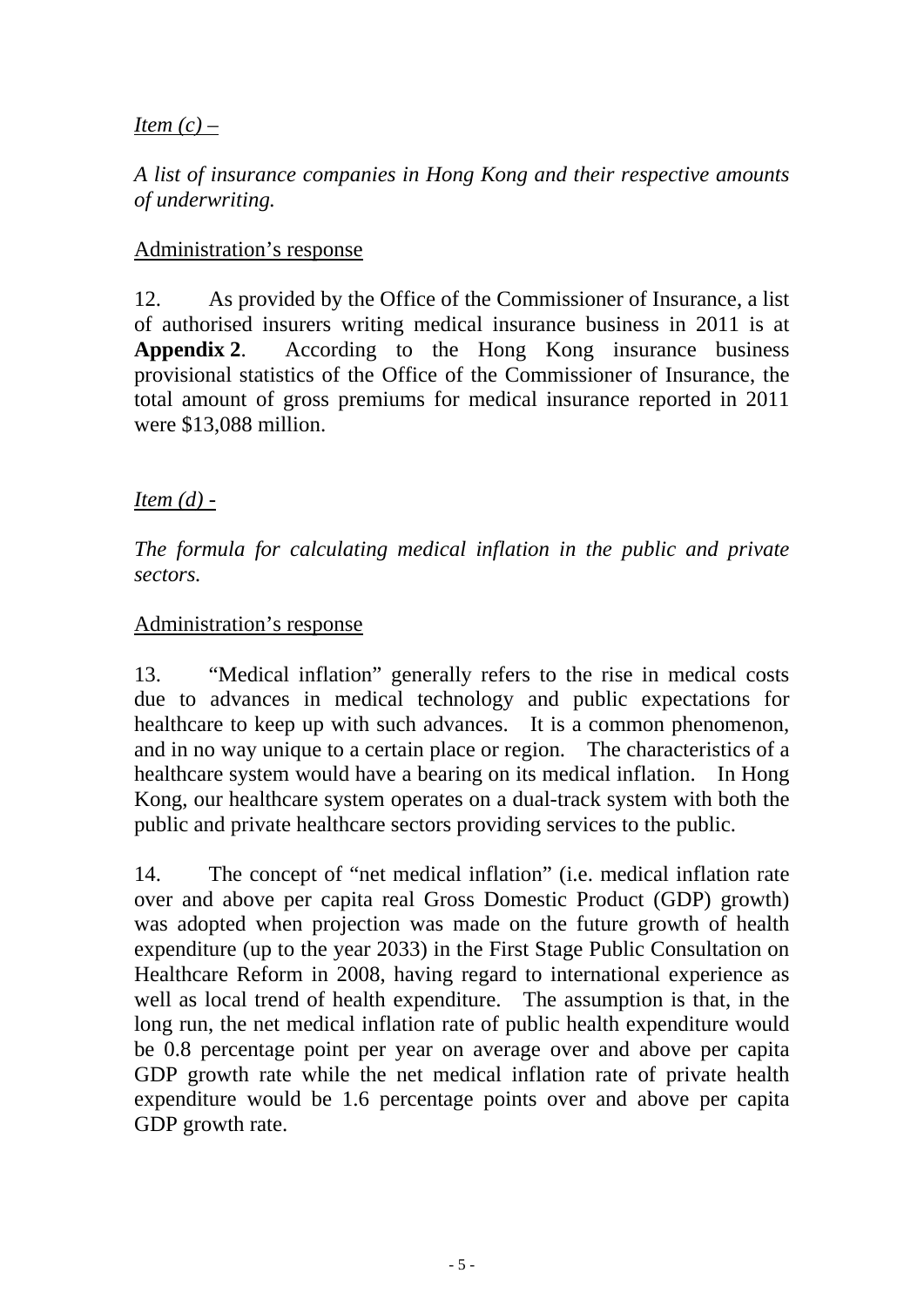**Food and Health Bureau Hospital Authority Office of the Commissioner of Insurance May 2012**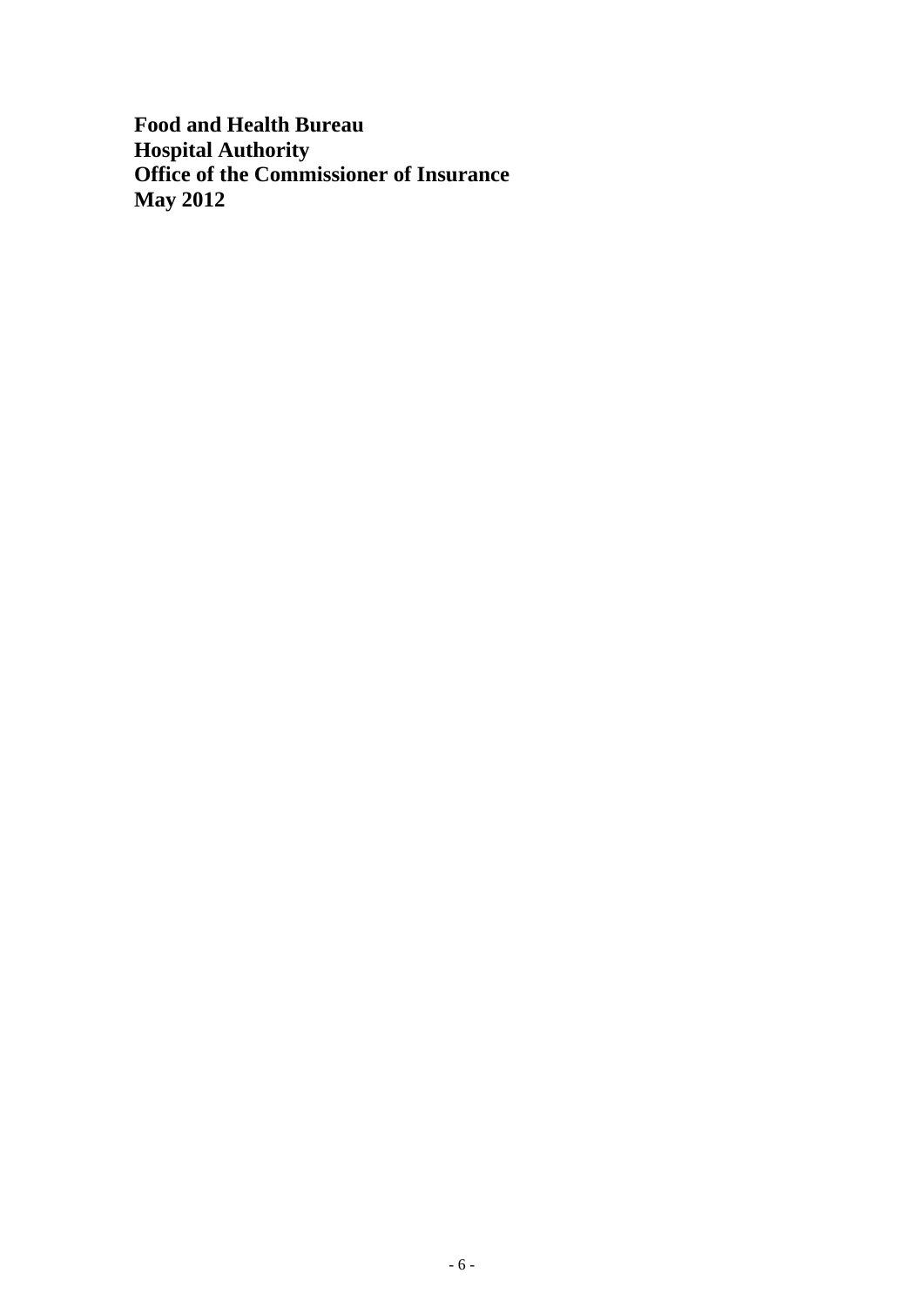#### **Appendix 1**

## **Hospital Authority Service Throughput and Doctor Manpower Figures 2010-11 vs 1998-99**

|                                                                       |                  |                  | Increase / Decrease (%)                     |                                  |  |
|-----------------------------------------------------------------------|------------------|------------------|---------------------------------------------|----------------------------------|--|
|                                                                       | 1998-99<br>(000) | 2010-11<br>(000) | <b>Growth from</b><br>1998-99 to<br>2010-11 | <b>Annualized</b><br>growth rate |  |
| <b>Population</b>                                                     | 6,544            | 7,024            | $+7%$                                       | $+0.6%$                          |  |
| Number of discharges and deaths for<br>general specialties ${}^{(1)}$ | 1,041            | 1,422            | $+37%$                                      | $+2.6%$                          |  |
| Number of specialist outpatient<br>(clinical)<br><b>Attendances</b>   | 5,338            | 6,630            | $+24%$                                      | $+1.8%$                          |  |
| Number of inpatient major and<br>ultra-major operations               | 77               | 134              | $+74%$                                      | $+4.7%$                          |  |
| Number of primary care<br>$\mathbf{attendances}^{(2)}$                | 757              | 5,262            | $+595%$                                     | $+17.5%$                         |  |
| Number of geriatric outreach<br>attendances                           | 63               | 620              | $+884%$                                     | $+21.0%$                         |  |
| <b>Number of radiology examinations</b>                               | 3,009            | 4,036            | $+34.1%$                                    | $+2.5%$                          |  |
| Number of pathology workload units                                    | 132,048          | 207,979          | $+57.5%$                                    | $+3.9\%$                         |  |
| Doctor manpower <sup>(3)</sup><br>(as at 31 March)                    | 3.5              | 5.1              | $+45\%^{(4)}$                               | $+3.1%$                          |  |

Notes :

(1) It refers to (i) general specialties in inpatient services; (not include infirmary, mentally ill and mentally handicapped); and (ii) day patient services.

(2) Primary care attendances include general outpatient and family medicine specialist clinic attendances. 1998-99 figures only cover general outpatient clinic attendances because family medicine specialist clinics had not yet been launched. HA took over the management of all general out-patient clinics (GOPCs) from the Department of Health in 2003.

(3) Manpower figures provided above represent the full-time equivalent (FTE) strength of doctors, exclude interns and dentists.

(4) The increase in the manpower of doctors should take into account the reduction of weekly working hours over the years. From September 2006 to December 2011, the percentage of doctors working for over 65 hours per week on average dropped from 18% to 4.8%.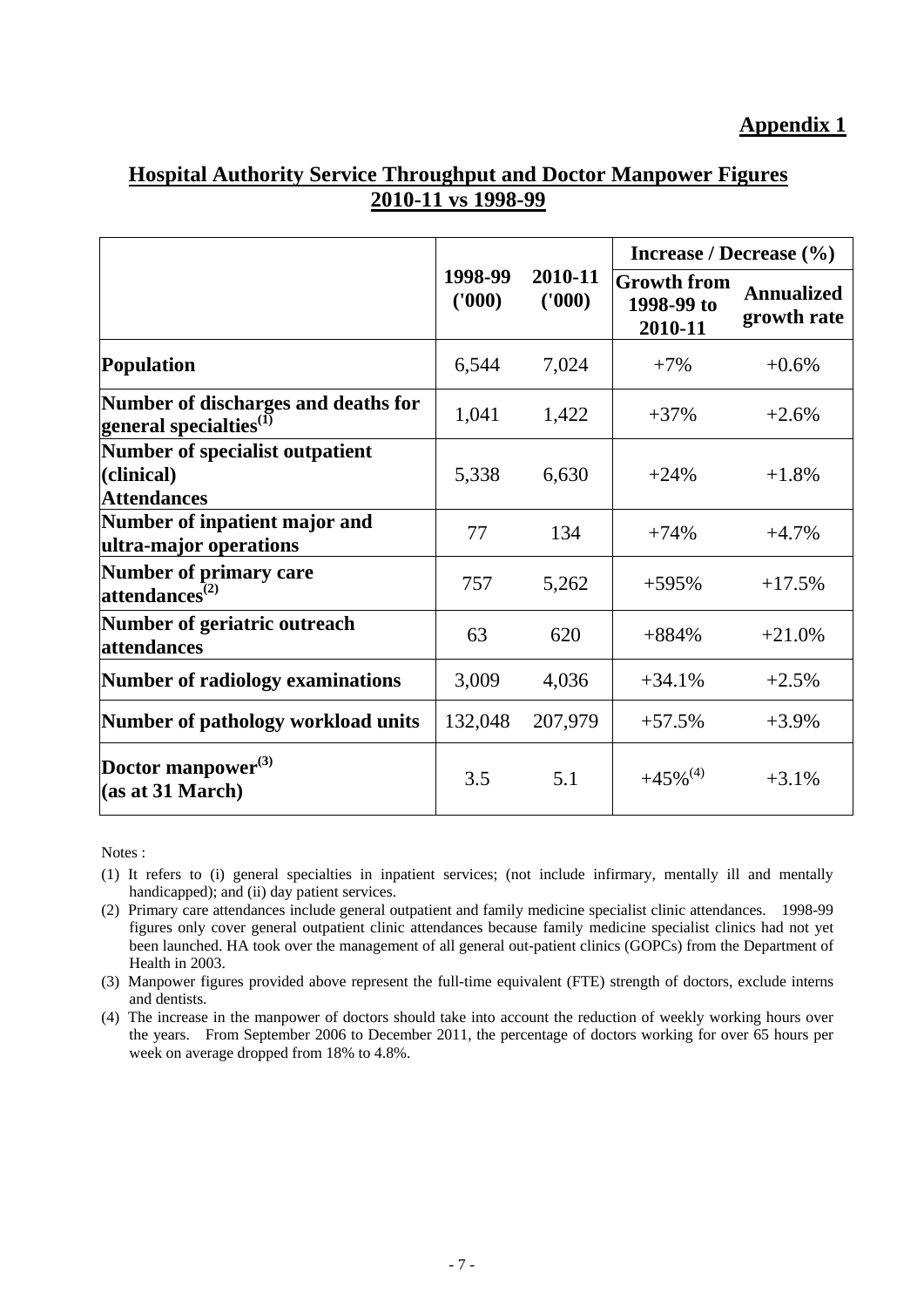#### **Appendix 2**

# **List of Authorized Insurers Writing Medical Insurance Business in 2011**

- 1. ABCI Insurance Company Limited
- 2. ACE Insurance Limited
- 3. ACE Life Insurance Company Ltd.
- 4. Ageas Insurance Company (Asia) Limited
- 5. American International Assurance Company (Bermuda) Limited
- 6. American International Assurance Company, Limited
- 7. Asia Insurance Company, Limited
- 8. Assicurazioni Generali Società per Azioni
- 9. AXA (Hong Kong) Life Insurance Company Limited
- 10.AXA China Region Insurance Company (Bermuda) Limited
- 11.AXA China Region Insurance Company Limited
- 12.AXA General Insurance Hong Kong Limited
- 13.AXA Wealth Management (HK) Limited
- 14.Bank of China Group Insurance Company Limited
- 15.BEA Life Limited
- 16.Blue Cross (Asia-Pacific) Insurance Limited
- 17.BOC Group Life Assurance Company Limited
- 18.Bupa (Asia) Limited
- 19.Chartis Insurance Hong Kong Limited
- 20.China BOCOM Insurance Company Limited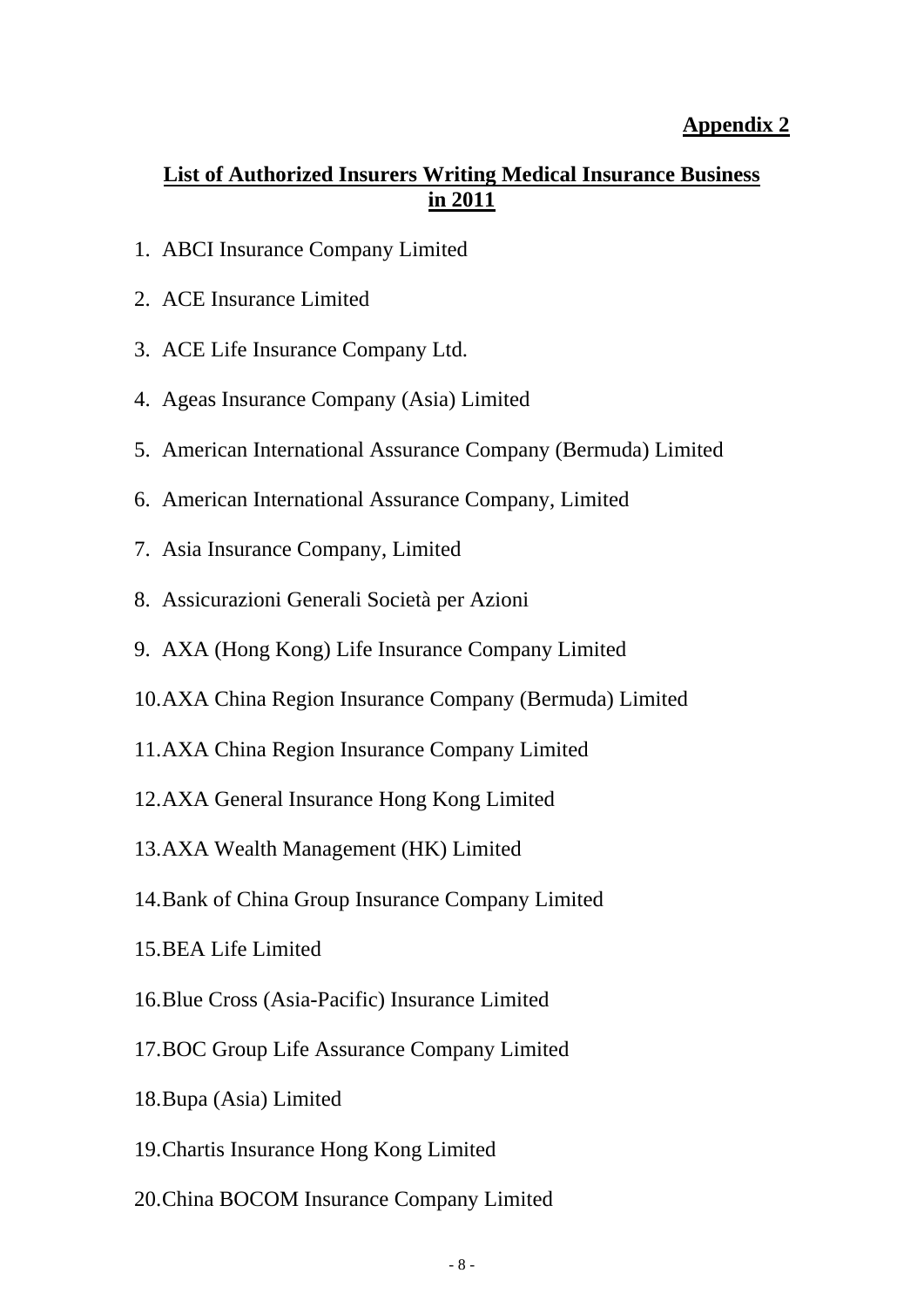- 21.China Life Insurance (Overseas) Company Limited
- 22.China Merchants Insurance Company Limited
- 23.China Pacific Insurance Co., (H.K.) Limited
- 24.China Taiping Insurance (HK) Company Limited
- 25.Chong Hing Insurance Company Limited
- 26.CIGNA Worldwide General Insurance Company Limited
- 27.CIGNA Worldwide Life Insurance Company Limited
- 28.Dah Sing Insurance Company (1976) Limited
- 29.Dah Sing Insurance Company Limited $\triangle$
- 30.Dah Sing Life Assurance Company Limited
- 31.Falcon Insurance Company (Hong Kong) Limited
- 32.GAN Assurances
- 33.Hang Seng General Insurance (Hong Kong) Company Limited
- 34.Hang Seng Insurance Company Limited
- 35.Hong Kong Life Insurance Limited
- 36.Hong Leong Insurance (Asia) Limited
- 37.HSBC Insurance (Asia) Limited
- 38.HSBC Life (International) Limited
- 39.ING General Insurance Company Limited
- 40.ING Life Insurance Company (Bermuda) Limited
- 41.Liberty International Insurance Limited
- 42.Manulife (International) Limited